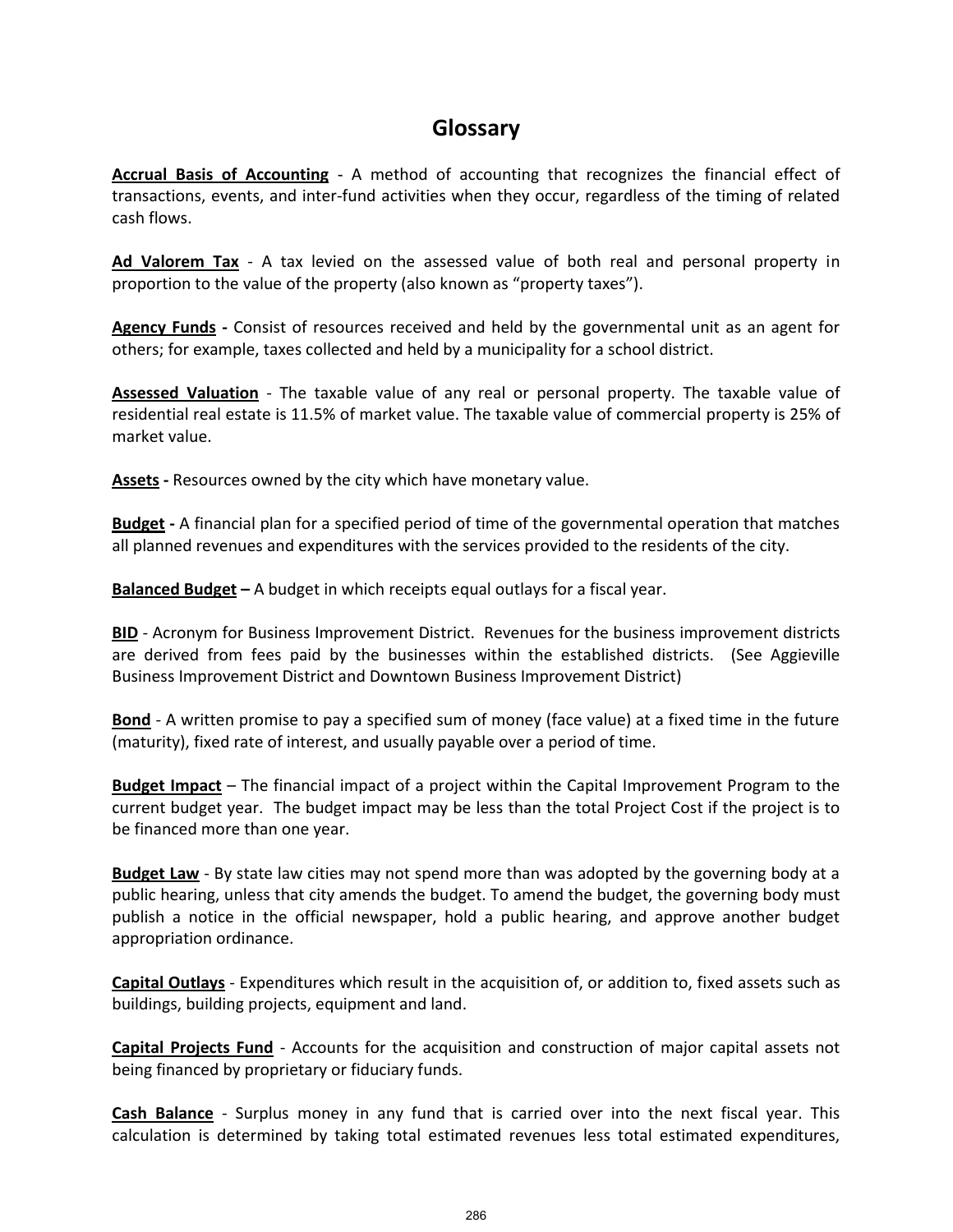which equals the cash balance or surplus. For budget purposes, the cash balance line item is treated as revenue in every fund.

**Cash Basis Law** - Each budgeted fund is treated as a separate operation or "business" referred to as fund accounting. Under state law, money cannot be spent from a fund if there is no cash balance in that fund, even if the fund has remaining budget authority. Also, except for bond issues, a governing body may not obligate funds to a future fiscal year.

**Cash Reserves** - The budgeted cash surplus at the end of the year. The actual amount carried over into the next year will be more or less, depending upon what happens to revenues and expenditures in the fund during the prior year.

**CDBG** - Acronym for Community Development Block Grant, which funds local community development activities such as affordable housing, anti-poverty programs, and infrastructure development.

**CIP** - Acronym for Capital Improvements Program. The CIP is the City's six-year plan for purchasing equipment, projects or public improvements. Each year the plan is updated and modified. The plan is a framework for action. Capital improvements generally are classified as projects or equipment over \$5,000, and are depreciated over time.

**Commodities** - Items of expenditure, which are consumed or show a material change in their physical condition. Examples include office supplies, repair parts and fuel.

**Contractual Services** - Costs of services provided by external entities.

**Debt Service Fund** - A fund established to finance and account for the accumulation of resources for, and the payment of, general long-term debt principal and interest. (Also referred to as Bond and Interest Fund.)

**Delinquent Taxes** - Taxes remaining unpaid on and after the date to which a penalty for nonpayment is attached. The unpaid balances continue to be delinquent until abated, paid or converted into tax liens.

**Depreciation** - Expiration of the service life of capital assets attributable to wear and tear, deterioration, action of the physical elements, inadequacy, and obsolescence.

**Enterprise Fund** - A fund established to finance and account for operations that are financed and operated in a manner similar to private business enterprises intended to cover the cost of providing services primarily through user charges. Examples of enterprise funds are water, wastewater and stormwater operations.

**Expendable Trust Funds** - A trust fund in which the fund balance can be expended for a purpose specified in the trust agreement.

**Expenditure** - An outlay of cash for the purposes of acquiring an asset or providing a service.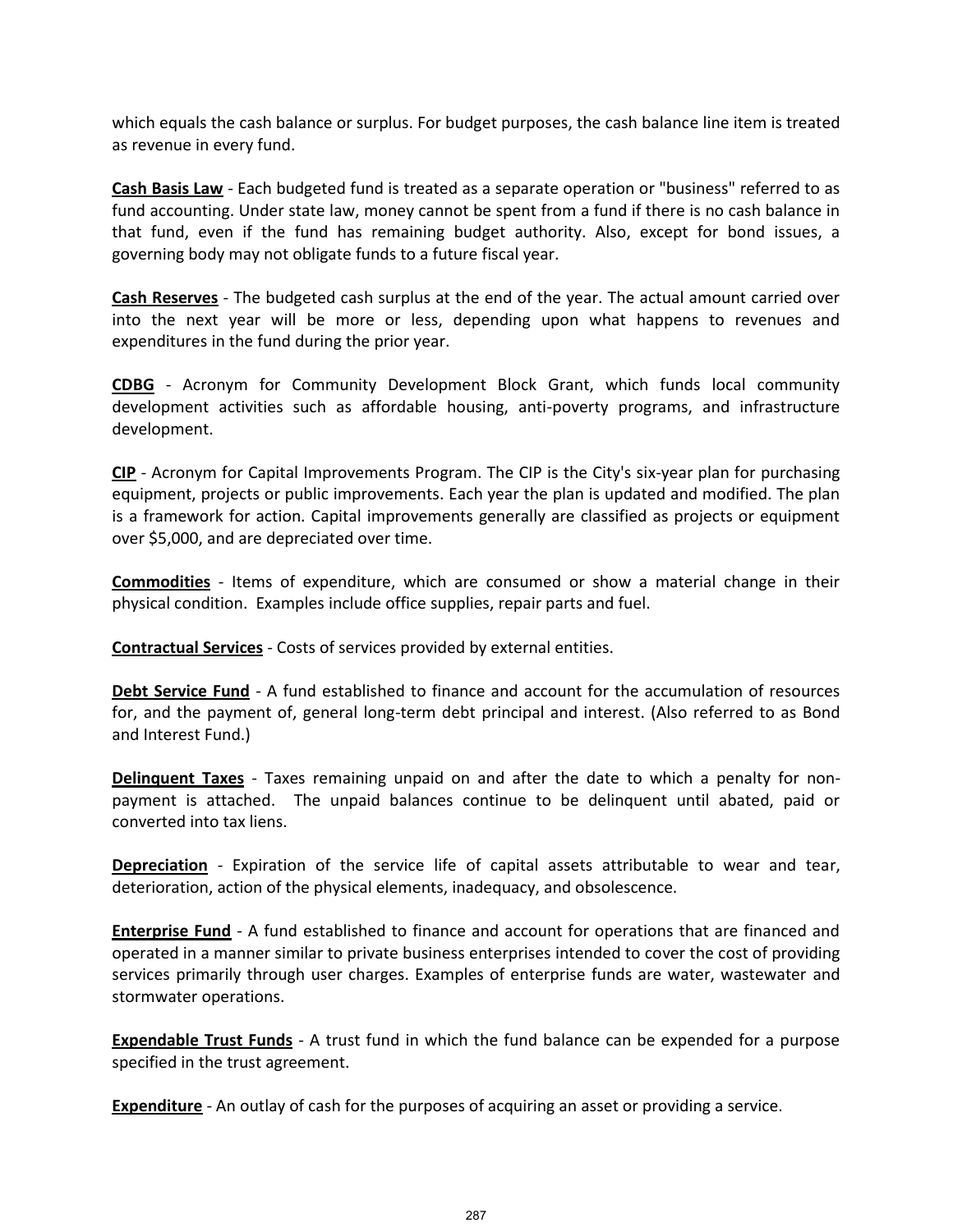**Fee in Lieu of Taxes** - On occasion, the City issues Industrial Revenue Development Bonds to finance the construction of manufacturing, retail, or industrial buildings and the purchase of equipment. In some instances, the City exempts these firms from property taxes, and instead imposes a fixed fee in lieu of a property tax. This fee is paid to the County and the County Treasurer distributes this fee to taxing jurisdictions based on each taxing jurisdiction's tax levy rate. These fees are distributed to applicable funds according to the current tax levy rate.

In addition, the City's General Fund charges the Housing Authority, Water, and Sewer operations a fee in lieu of tax, since all real and personal property for the Housing Authority and these utility operations are not on the property tax rolls.

**Fiscal Year** - The City of Manhattan budget is on a calendar year basis, which runs from January 1 to December 31 of each year.

**Fixed Assets** - Assets of long-term character that are intended to continue to be held or used, such as land, buildings, furniture, and other equipment.

**Franchise Fees** - By local ordinance the City charges Westar Energy, Kansas Gas Service, AT&T, and Cox Communications a fee for the right to use city streets and rights-of-way for the placing and maintaining of equipment and property. The franchise fee for electric and gas 4% of gross revenues, 5% of gross revenues for cable television, and for AT&T the franchise fee is \$1.20 per line. In addition, the City charges the municipal water and sewage operations a franchise fee of 5% of gross revenues for the same privilege. Most franchise fees are placed in the General Fund. Some are placed in the City University Fund.

**Full Faith and Credit** - A pledge of the general taxing power for the payment of debt obligations. Bonds carrying such pledges are usually referred to as general obligation bonds.

**Function** - A group of related activities aimed at accomplishing a major service or regulatory program for which the City is responsible. For example, public safety is a function.

**Fund** - An independent fiscal and accounting entity with a self-balancing set of accounts recording cash and/or other resources, (together with all related liabilities, obligations, reserves and equities) which are segregated for the purpose of carrying on specific activities or attaining certain objectives in accordance with special regulations, restrictions or limitations.

**Fund Balance** - The difference between an entity's assets and its liabilities. From a practical standpoint, for budget purposes, fund balance approximates cash.

**GAAP** - Acronym for Generally Accepted Accounting Principles.

**GASB 34** - Governmental Accounting Standards Board Statement No. 34 requires the reporting of infrastructure and the depreciation of capital assets within a governmental entity.

**Gasoline Tax** - Under state law, the gasoline tax is distributed quarterly to cities across the state on a per capita basis. This money is credited to the Special Street and Highway Fund. In addition each county is required by state law to send to cities within their geographical boundaries 10% of what they receive from the State of Kansas in gasoline taxes.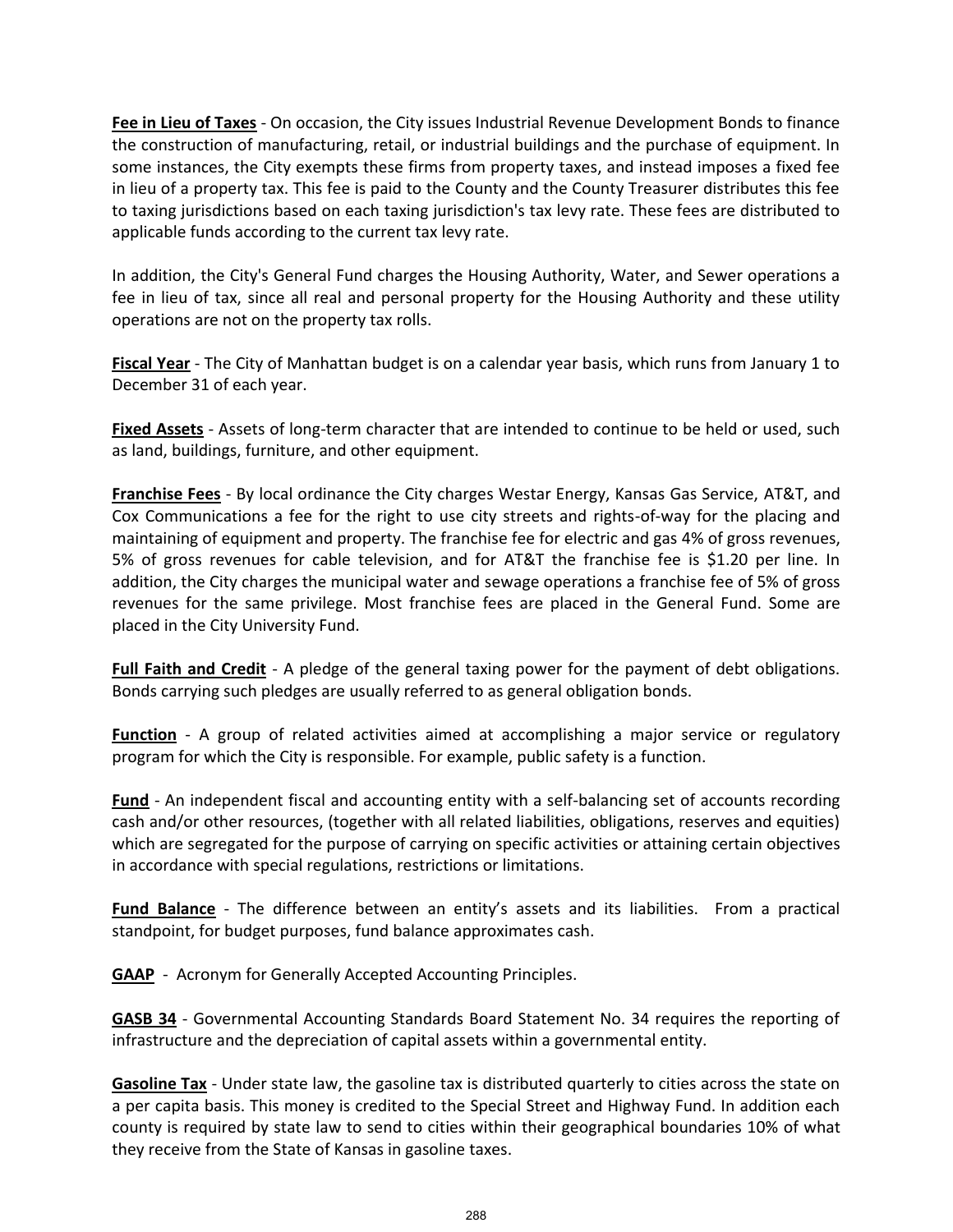**General Fund** - The primary operating fund for any city available for any legal authorized purpose except those required to be accounted for in another fund.

**General Obligation Bonds** - Bonds that are used to finance public improvement projects authorized by the Governing Body, and are backed by the full faith and credit of the City. Typically, these bonds have a maturity of 10 to 20 years and are financed by special assessments, a property tax levy, or in some instances user fees. On occasion, State law will require a referendum to issue general obligation bonds, depending upon the nature of the project.

**G.O.** – Acronym for General Obligation Bonds.

**Governmental Type Fund** - Includes the general fund, special revenue funds, capital projects funds, and debt service funds.

**Highway Aid - Connecting Links** - Under State law, payments are received quarterly from the State of Kansas and deposited into the Special Street and Highway Fund. This money is used to maintain state road connecting links.

**Industrial Revenue Bonds** - Bonds issued by the City, of which the proceeds are used to construct facilities for private industrial concerns. Payments are made by the industrial concern to the City to service the bonds.

**Infrastructure** - Public domain fixed assets such as roads, bridges, curbs and gutters, streets and sidewalks, drainage systems, lighting systems and similar assets that are immovable.

**Inter-Fund Transfers** - Any transfer of money from one budgeted fund to another. The City transfers money from the utility funds, for example, to the General Fund to reimburse the General Fund for administrative services. Inter-fund transfers are budgeted twice (as an expenditure and a revenue in each fund), resulting in an artificially high revenue and expenditure budget. However, inter-fund transfers must be budgeted to give the necessary budget authority to both funds that are affected.

**Internal Service Funds** - Used to account for services performed by one department to another on a cost-reimbursement basis.

**K.S.A.** - Acronym for Kansas Statutes Annotated.

**Liquor Taxes** - A state liquor tax of 10% on all alcohol sold within the city limits by a club, caterer, or drinking establishment. Each retailer collects the tax and remits the tax to the State. The State allocates 70% of the amount collected to cities and counties. The City receives quarterly payments from the State. Under State law one-third of the amount collected goes into the General Fund, onethird into the Special Parks and Recreation Fund, and one-third into the Special Alcohol Fund.

**Line Item** - Accounts within each division that further classifies the seven expenditure categories.

**M-FRO District** - Multi-Family Redevelopment Overlay District is designed to ensure that multiplefamily infill development is functionally integrated into surrounding areas and compatible with the traditional character of the older neighborhoods of Manhattan.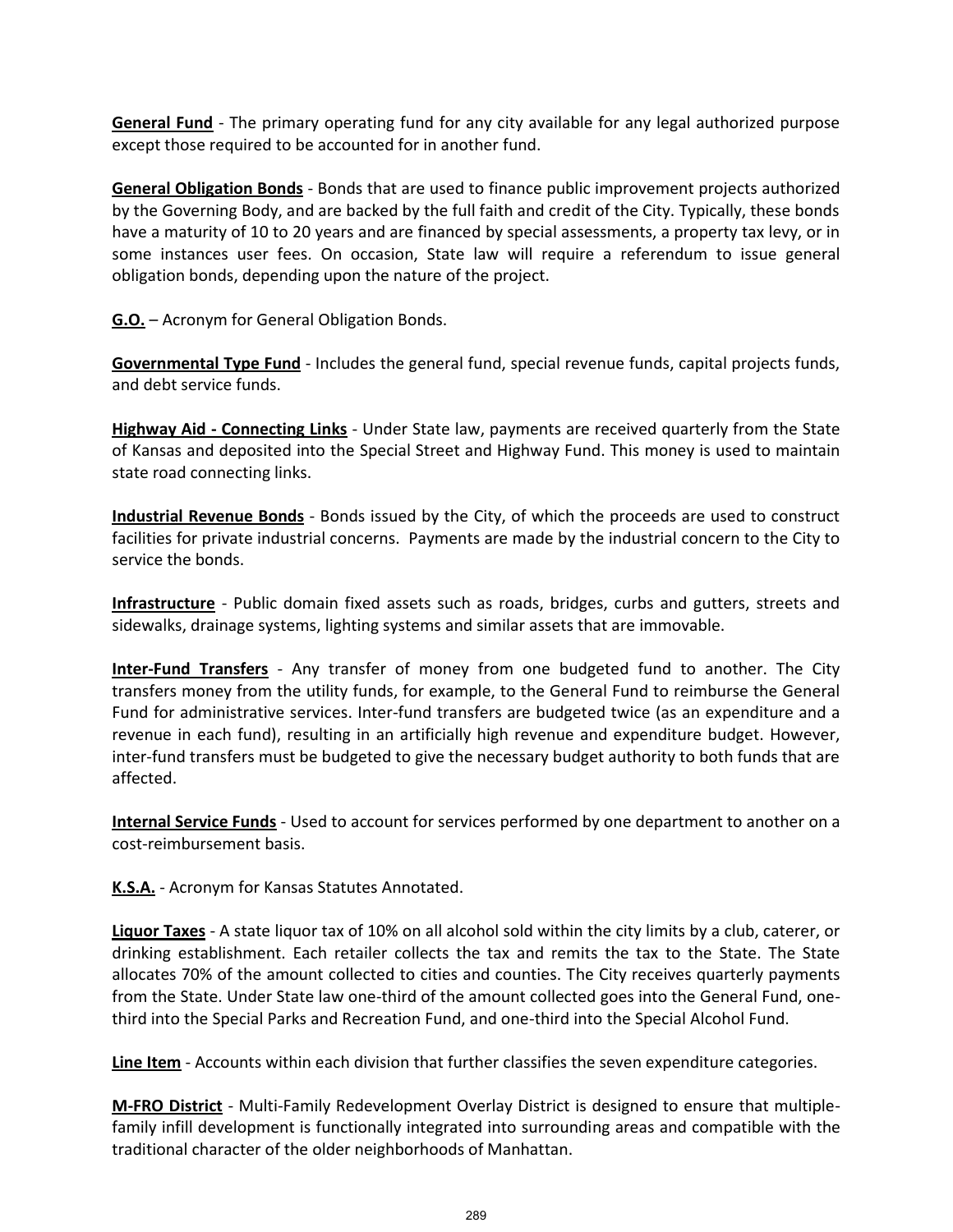**Market Value** - The appraised market price of real property. Market value is also called the "100% value" of property.

**Mill Rate** - The tax rate property owners pay on the assessed valuation of their property. A "mill" is \$1 of property taxes for each \$1,000 of assessed valuation. For example a homeowner having a \$5,000 assessed valuation on his/her home will pay \$5 in property taxes for each mill levied by the City, County, school district, and State.

**Modified Accrual Basis of Accounting** - A method of accounting that recognizes revenues in the accounting period in which they become available and measurable. Expenditures are recognized in the accounting period in which the fund liability is incurred, if measurable.

**Motor Vehicle Tax** - State law levies a tax upon every motor vehicle.

The county wide average mill rate is the total amount of general property taxes levied within the county divided by the total assessed valuation of property within the county.

The motor vehicle tax received by the City is credited to each property tax supported fund based on that fund's pro-rata share of the mill levy in the preceding budget year.

**Operational Expenditures** - Total expenses less budgeted cash reserves, debt service, capital outlays and transfers out. In general, they are the day-to-day expenses necessary for that division or department to function properly.

**Operational Revenues** - Total revenues of any fund less the cash balance from the previous year plus the transfers into a Fund from another budgeted fund.

**Outside Services** - Part of the General Fund. These expenditures are for programs or agencies, which are not considered city government operations. Often the Governing Body will contract separately with these agencies on an annual basis.

**Performance Measure** - A quantitative means of assessing the efficiency and effectiveness of services performed by departments and divisions.

**P&R** - Acronym for the Parks & Recreation Department.

**P.I.L.O.T. Fees** - See "Fee in Lieu of Taxes".

**Present Value** - The current value (present time) of a future sum or sums at a discounted rate.

**Project Cost** – The total estimated cost of a project at the time it was approved as part of the Capital Improvement Program. The total project cost may be financed over more than one year.

**Property Tax Levy** - The calculated ratio used to assess against real property in order to determine the amount of property tax dollars necessary to meet budgeted requirements. The formula used to determine this ratio is as follows:

> annual property tax levy= total property taxes required  $\frac{1}{100}$  times total assessed value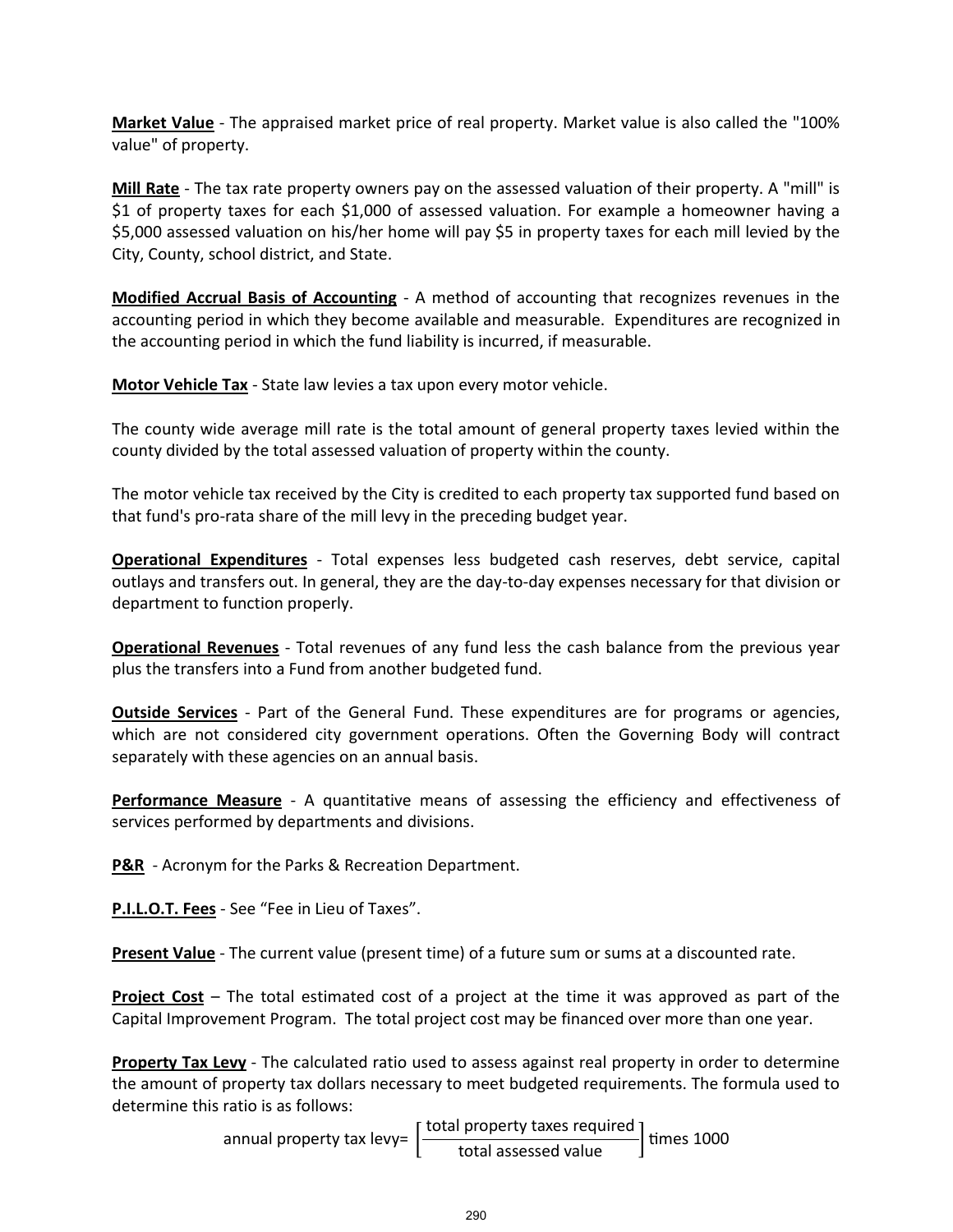**Proprietary Funds** - Include the Enterprise and Internal Service Funds. These funds are selfsupporting, in that the user fees totally support all operational and capital costs.

**Reserve** - An account recording a portion of the fund equity that must be segregated for some future use and is not available for further appropriation or expenditure.

**Revenue Bonds** - Bonds that are used to finance public improvement projects authorized by the Governing Body, and are backed by revenues or user fees. For example, the City could issue water revenue bonds in which revenue from water bills will be pledged to pay off the bonds. Because revenue bonds are not backed by the full faith and credit of the City, namely a property tax levy, they are a riskier investment for a prospective buyer of these bonds. Consequently, the interest rate the City will pay is higher than a general obligation bond. Usually a referendum is not required to issue revenue bonds.

**Sales Tax** - The City levies a 1¼% sales tax on items sold at retail. One-half of the revenue derived from this tax goes to the General Fund. Another half goes to the Sales Tax Fund, which is used to reduce property taxes. The remaining one-fourth goes to USD No. 383. In addition, the City receives a portion of the sales tax levied by Riley County, which is also credited to the General Fund.

**Special Assessments** - "Specials" consist of revenues from property owners who benefit from certain public improvements such as water and sewage lines, sidewalks, streets, and storm sewers. Special assessments are not a "tax" but a "user fee." The assessments, however, are included on the property tax bill sent out by the County each November. "Specials" are usually paid by the property owner over a period of 10 to 20 years. The interest rate paid by developers or property owners is the same rate that the City is able to sell its general obligation bonds.

In many cities public improvements are not publicly financed. A developer is required to find private financing at conventional interest rates. These costs are attached to the price of the lots and homes sold by the developer.

Because the City of Manhattan issues tax exempt general obligation bonds to finance public improvements, developers and homeowners are able to secure lower interest rates. By publicly financing public improvements through the use of special assessment bonds, a government is able to help the construction industry keep the cost of housing down and stimulate the local economy.

**Special Revenue Fund** - A fund used to account for the proceeds of specific revenue sources that can only be spent for certain purposes.

**STAR Bonds** - The STAR (sales tax revenue) bond program provides Kansas municipalities the opportunity to issue bonds to finance the development of major commercial entertainment and tourism areas, and use sales tax revenue generated by the development to pay off the bonds.

**TNO District** - Traditional Neighborhood Overlay District addresses infill housing and neighborhood stability issues in the older neighborhoods of the community. It is tailored to address the unique site plan and building character issues found in these areas.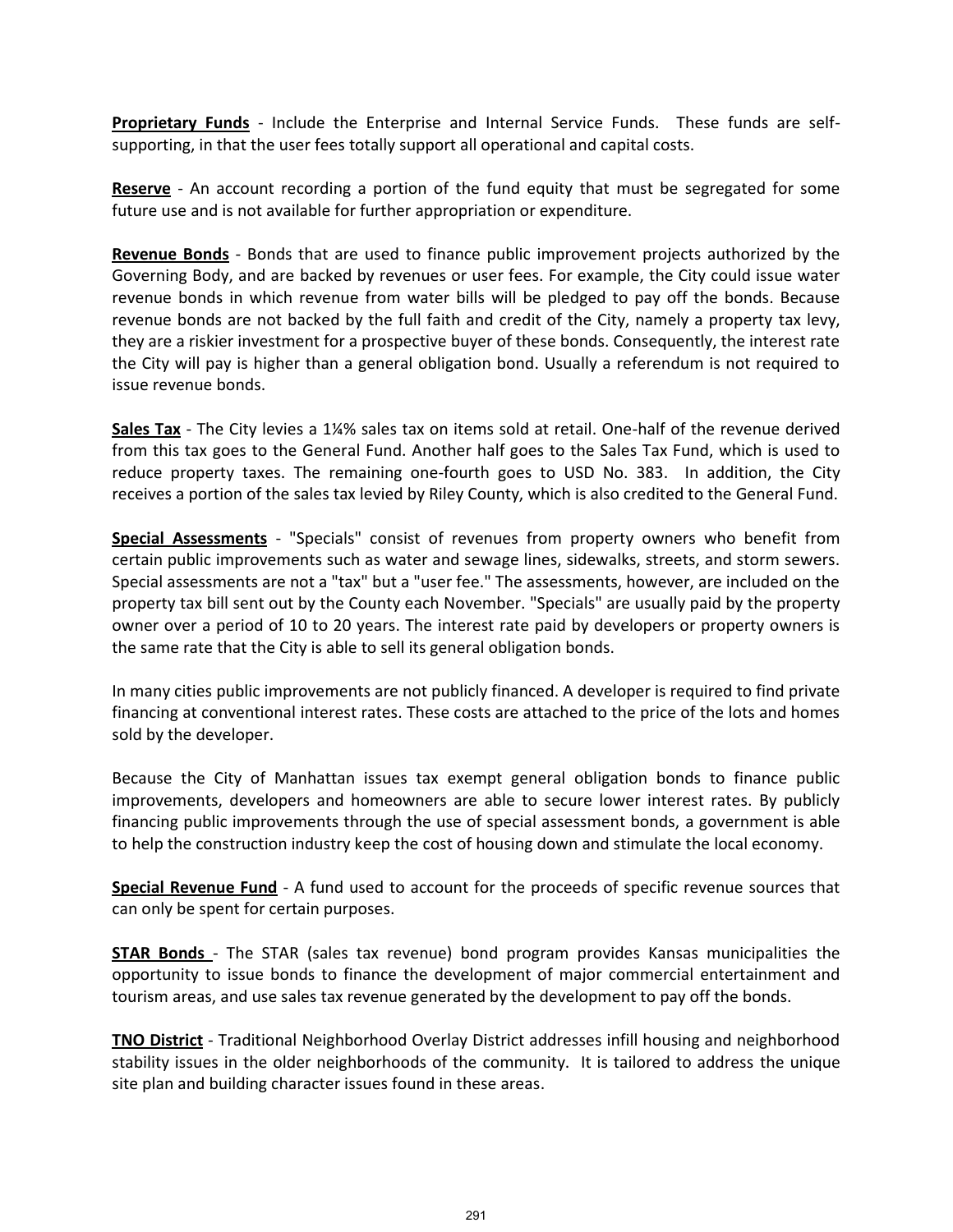**Tax Increment Financing (TIF)** - Debt secured by an incremental tax earmarked for servicing the debt, such as a half-cent sales tax, or payable from taxes derived from incremental growth in the tax base that was financed by the tax increment

**Transient Guest Tax** - The City imposes a 5% tax on all hotel and motel rooms within the City limits. The Kansas Department of Revenue collects the tax and remits it to the City on a quarterly basis. The proceeds go into the Tourism and Convention Promotion Fund.

**U.S.D. 383** - Unified School District 383 is the public school district within the geographical area of the City of Manhattan.

**User Fees** - All fees charged by the City for the use of certain programs or facilities such as the zoo, recreation programs, permits, licenses, airport, etc.

**Zoo Admission Fees** - The City began a zoo admission fee in 1989. Income generated from the zoo admission fee is credited to the Special Sunset Zoo Fund and is used to finance special zoo improvements either on a pay-as-you-go basis or to pay principal and interest on zoo improvement bonds.